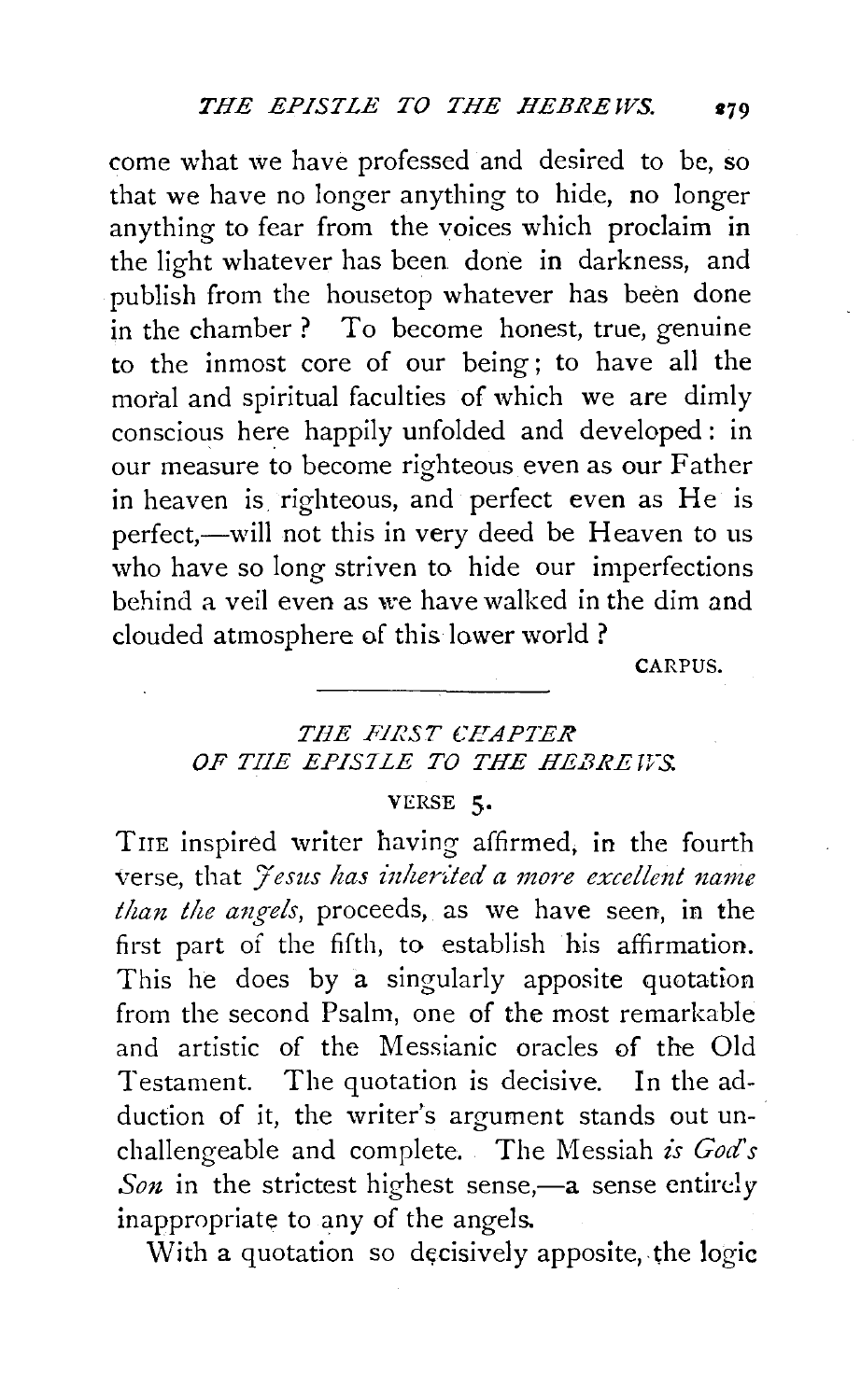of the case in hand was settled. The writer, consequently, might have forthwith proceeded to the other branch of his subject,—the transcendent dignity of our Saviour's position. But instead of thus basting along, he pauses for a little, not to confirm his argument, which needed no confirmation, but to attach to it, enrichingly, and by way of embellishment, a rider of peculiar significance. He says: And again, I will be to him a father, and he *shall be to me a son.* 

The connective phrase *and again* is interpreted by de Wette as equivalent to the simple copulative and; so that the two Old Testament quotations, according to him, are just linked together as the twofold objects of the verb. *Unto which of the angels did he ever say,* 

> *My Son art thou,*  I *this day have begotten thee, 'and,' I will be to him a Father,*

*And he shall be to me a Son ?* 

Such an entire submergence, however, of the natural import of the adverb *agazn* is so violent as to be altogether improbable.

When the connective phrase is taken in its real integrity of meaning, it may be interpreted either more loosely or more strictly. In the latter case, we must suppose the interrogation of the preceding clause to be repeated, *And again (to which of the*  angels did he ever say?). In the former, we may regard the second quotation as inartificially appended, *And again* (it is written), or, *And again (he says).*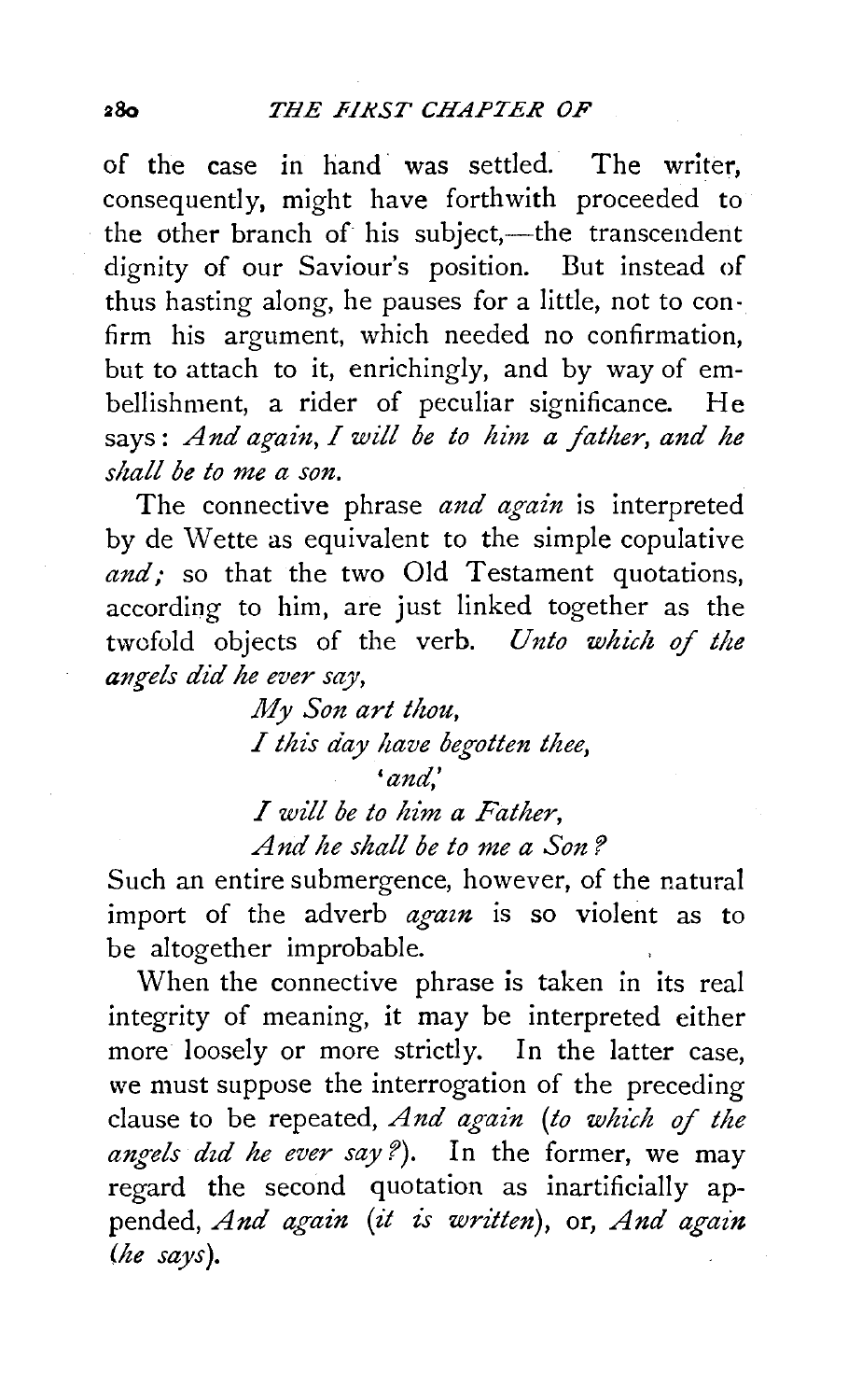Almost all the great editors of the text, from Robert Stephens down, have taken the former view, and hence repeat the interrogation- point at the close of the verse. But Lachmann omits it, as Erasmus had done in all his editions. It is absent also in Luther's and Tyndale's versions, -no doubt because absent in Erasmus. And, though present in Beza's text and the Geneva Version, it is wanting in the Authorized English Translation, as it originally appeared in 1611. It seems better, on the whole, to repeat the interrogation-point, and to assume that the interrogation reproduces itself in the second quotation.

The passage quoted is found in the Septuagint Version of  $2$  Sam. vii.  $14$  and  $1$  Chron. xvii.  $13$ , and is a literal translation of the original Hebrew-*I* will be to him for Father (or, for a Father), and he *shall be to me for Son* (or, *for a Son).* God spoke thus through the prophet Nathan to David, in reference to the "seed which should proceed out of his bowels," and who was to "build an house for the: Lord's name."

The promise has been supposed by some,—as for example Lactantius among the ancients *(De Falsa Religione*, iv. 13), and Grünenberg, Rus, Pierce, E. Henderson, Addison Alexander, among the moderns,—to have direct and exclusive reference to "great David's greater Son," our Lord Jesus Christ.

Cardinal Cajetan, on the other hand, bounded off to an opposite extreme *(Prolog. in Epist. ad Heb.)*. He could not see that there was room in the promise for any reference at all to the Messiah. Solomon

VOL. I. 10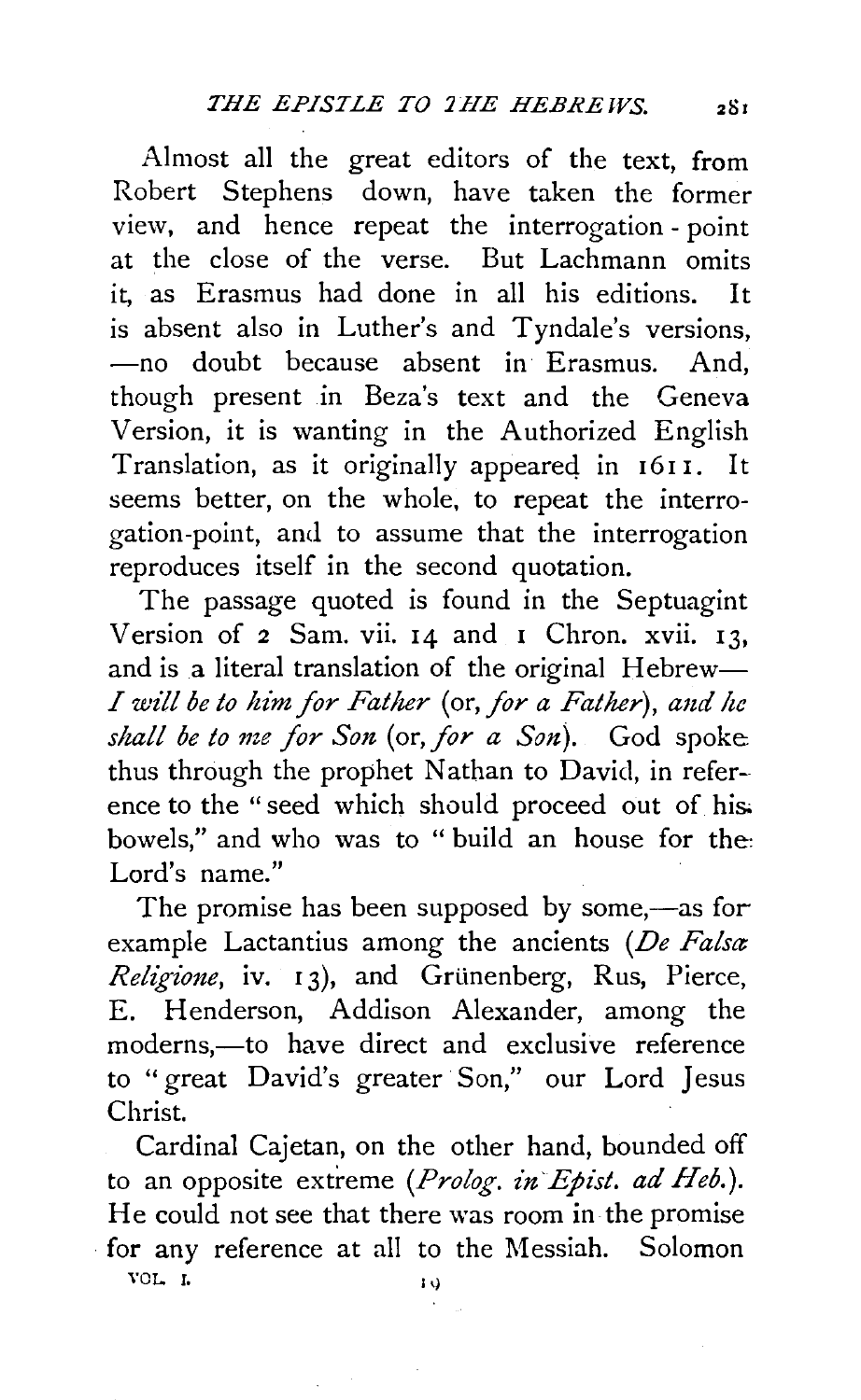alone, he conceived, must be meant. And hence he looked upon the adduction of the passage as a mistake, and thus as evidence of the non-canonicity of the Epistle. De Wette-though working on more generic principles of criticism-came to substantially the same conclusion with the Cardinal. The writer's application of the promise, according to him, is not only "mystical," it is "at variance with the connection" (of the passage in the Old Testament text).

Expositors in general have looked through other eyes than either those of Cardinal Cajetan, baffled :as he was by his own honest doubt, or those of Grünenberg and Rus, in their well-intentioned ~fforts to maintain intact the authority of Scripture. They have seemed to see something typical in Solomon's peculiar relation to God. There was, as it were, a Soiomon within Solomon, and 'greater than he ;' or a Solomon beyond Solomon, a nobler Prince of Peace, and a diviner Son of God. It is a right idea, but needing development in relation to the oracle addressed to David.

We must certainly hold to the principle that the literal historical Solomon was referred to.

Delitzsch, preceded by Ebrard and followed by Kluge, supposes that the "seed" spoken of was not, in the first instance at least, and exclusively, a definite individual. The promise, he conceives, was partially fulfilled in all of David's race who occupied in succession David's throne. But this is straining. For doubtless there was many a moral and political cipher in the Davidic line, of whom it could not, with propriety, have been said.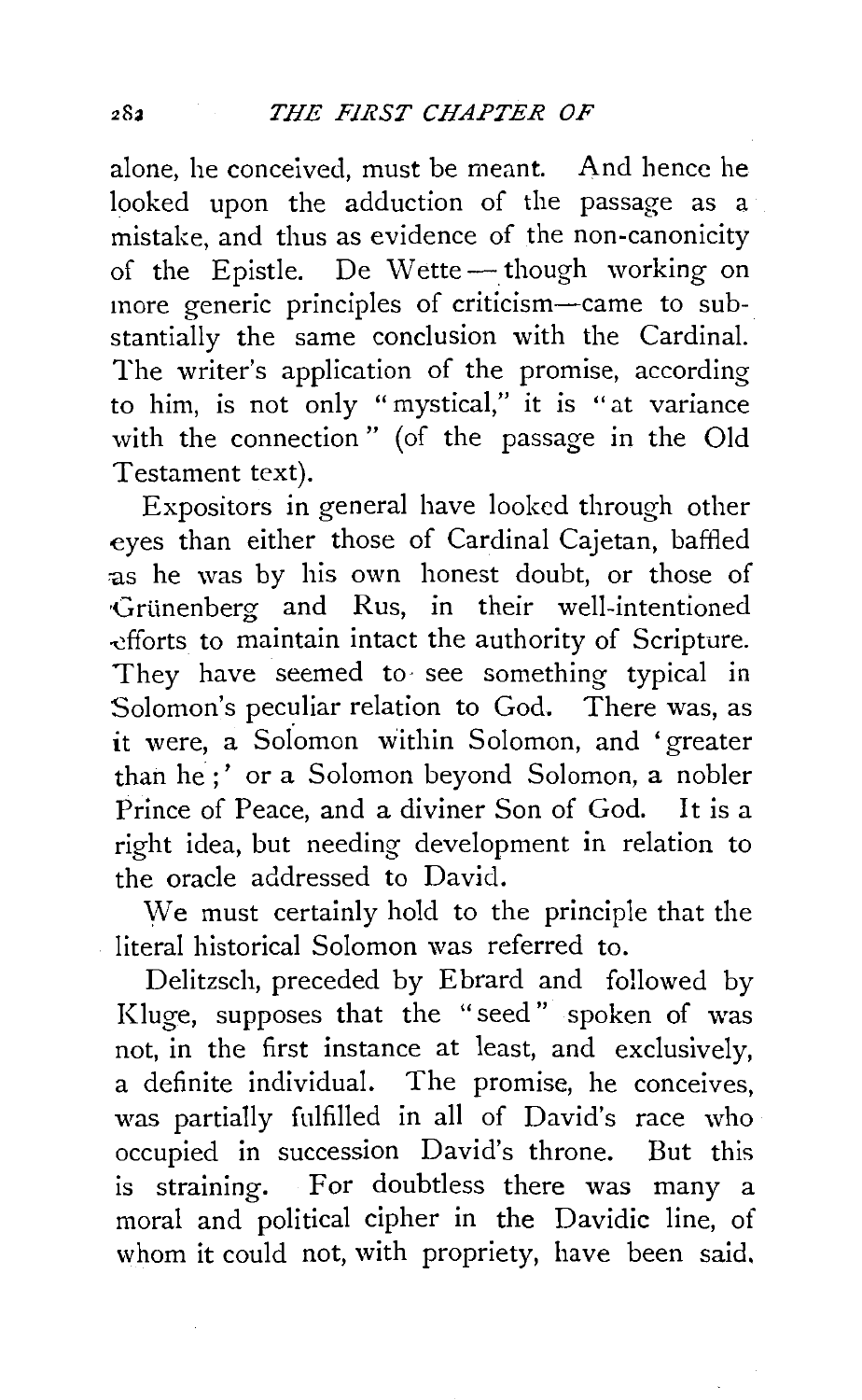"He shall build an house for my name." Nor could it, with any real typical significance, have been affirmed of the last of the dynasty, " I will stabiish the throne of his kingdom for ever." The "stablished throne " $-$ in the 'shadow' of the type, as distinguished from the ' substance ' of the antitype -was vanishing away.

We are shut up to the conclusion that Solomon, as an individual, was divinely referred to. And so certainly he himself thought, as we see from I Kings v. 5; viii. 17-20; *2* Chron. vi. 8-10. So too did David his father think, ere he finished his earthly career. (See **1** Chron. xxii. 6-10; xxviii. 2-7.) And this, his anticipative thought, was in due course verified by actual historical fact.

Nevertheless, in the original oracle, as delivered by Nathan, the precise individual, the son or descendant of David, in whom the promise was to be fulfilled, is not particularized. The Divine reference lay in the Divine mind, unrevealed. Hence it would be only gradually that David would come to the conclusion that Solomon was the favoured "seed." And even after he came to this conclusion, he might, as he " inquired and searched diligently what or what manner of time the Spirit did signify," fail to adjust, with absolute accuracy, all the elements that entered within the circumference of the case. The prophet had said, " Furthermore I tell thee, the Lord will build thee an house " (1 Chron. xvii. 10). "Thy house and thy kingdom shall be established for ever before thee ; thy throne shall be established for ever"  $(2 \text{ Sam. vii. } 16)$ . This was a promise that looked forward "for a great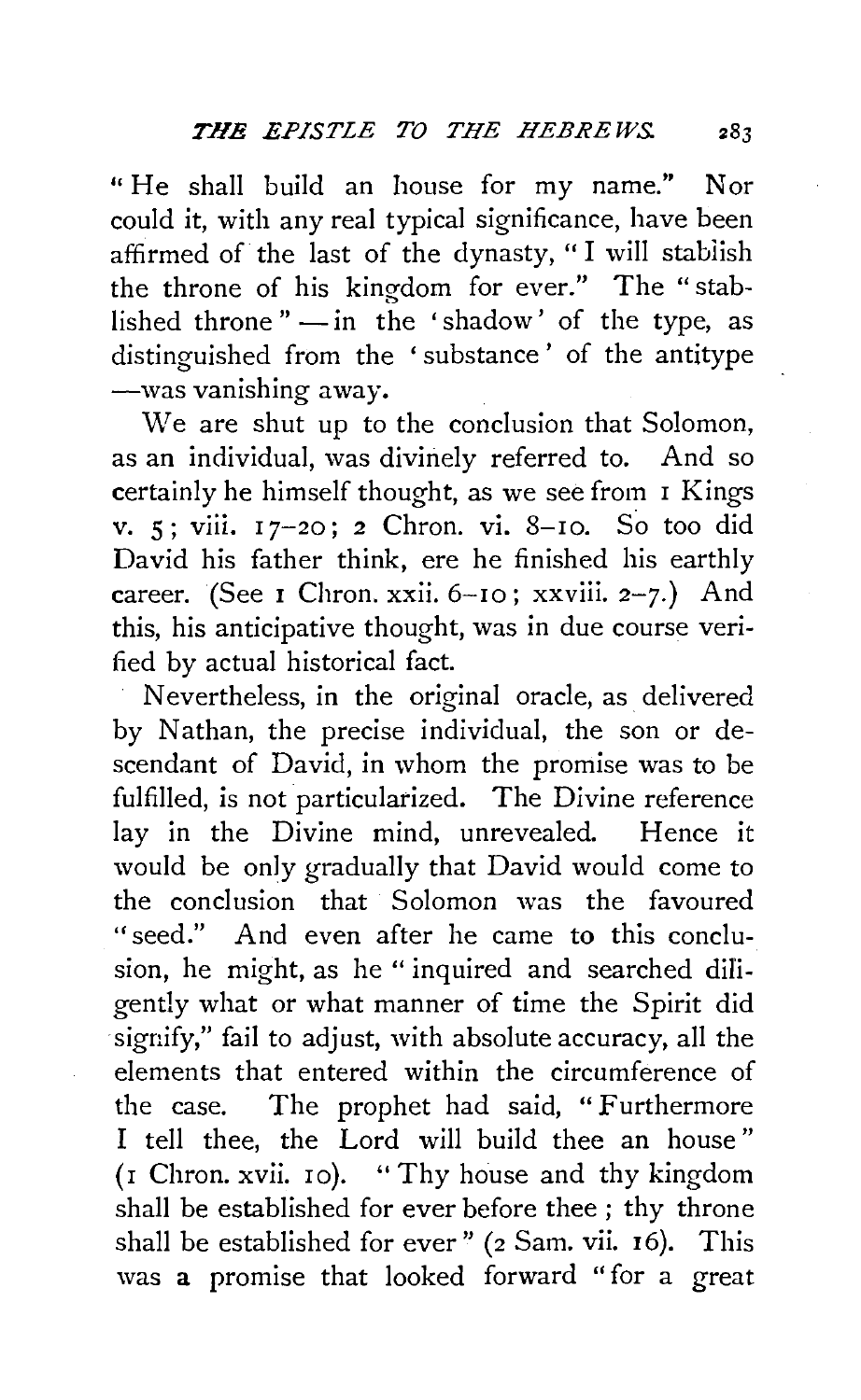while to come" (I Chron. xvii. 17), and, being linked on expressly to ·the destinies of that peculiar people, in whom, as the seed of Abraham, "all the families of the earth were to be blessed," it would give rise, on the part of the deeply emotional king, to ardent Messianic expectations. Many and wistful would be the questionings of his spirit. As he mused on the high prerogative indicated in the words,

*I will be to him for Father, And he shall be to me for S01t,* 

-a prerogative far transcending, in his estimation, the highest dignity of all the other monarchs on the earth (Psa.  $lxxxix.$  26, 27),—he would feel his spirit instinctively taking flight toward the conception of *an ideal King*. Was that ideal King to be, in very deed and truth, his own " seed,". and the occupant of his own throne ? The thought was transporting. But who might he be? Would the builder of the house of the Lord be he? Might Solomon be he? Or, would he be a greater than Solomon ? As his thoughts chased one another, in the dim twilight of that early age, they would sometimes get involved and enravelled ; but, as the fire of inextinguishable faith blazed within his heart, they would often grow radiant with intensity of lustre.

But, whatever might be David's desires on the one hand, or his uncertainties on the other, the Lord's purpose was determinate. And therefore it was that there existed 'a covenant of peculiarity' binding together the Hebrew people. Their separation from other peoples was not to shut out those others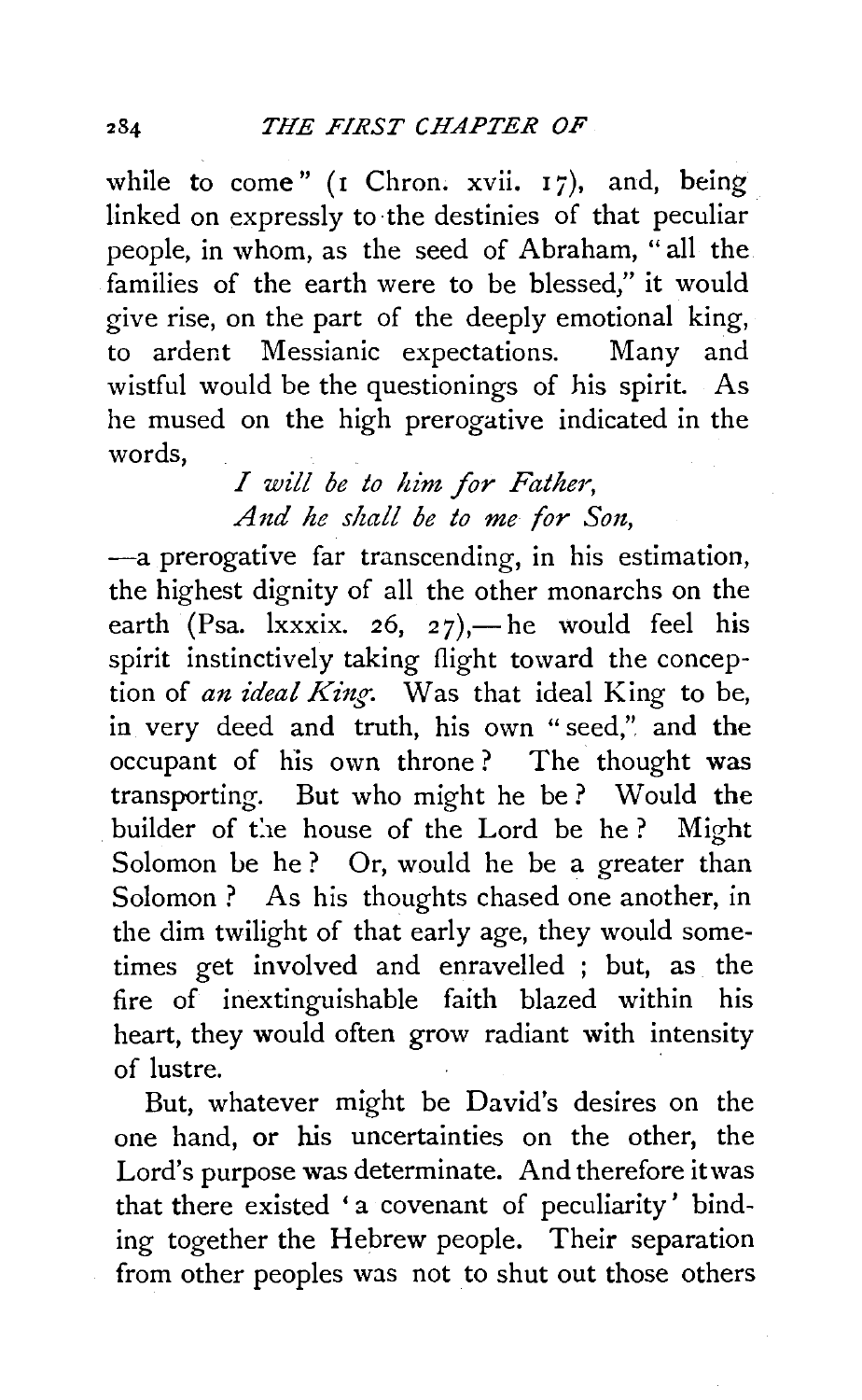from the enjoyment of the Divine mercy, but to shut in themselves from influences that would have been fatal to their purity. The separation involved a prophecy-it *was* a prophecy-of a more peculiar people still, the true *peculium* of the Lord, the truly 'holy nation.' All the peculiar Hebrew institutions were adumbrations of better things to come. Solomon himself with all his glory was ' shadow' as well as 'substance :' there was to be another, an ideal Solomon. David likewise : there was to be another, an ideal David. The lustre of the respective reigns of both the monarchs was like the lustre of the early spring - prophetic of the coming summer. The House which Solomon built was but a 'figure of the true.' His peculiar filial relation to God, and his enjoyment of the blessing involved in the correlative paternity, were but partial, and for that very reason prophetic. The entire Davidic line of royalty was only a series of instalments. So that, as Hengstenberg says, the Davidic dynasty, without the Messiah, would have been "a body without its head" *(ein Rumpf ohne*   $einen$  *Kopf*).

It is thus that *Christ was' in' the promise given to David.* The coming event was casting its shadow before. The divine sonship of Solomon· was a prefiguration of the diviner sonship of Christ. The diviner sonship of Christ was the transfiguration of the divine sonship of Solomon.

The inspired writer, therefore, has made no mistake. His application of the words of the promise is neither contrary to true historical interpretation, nor "at variance with the context." The only